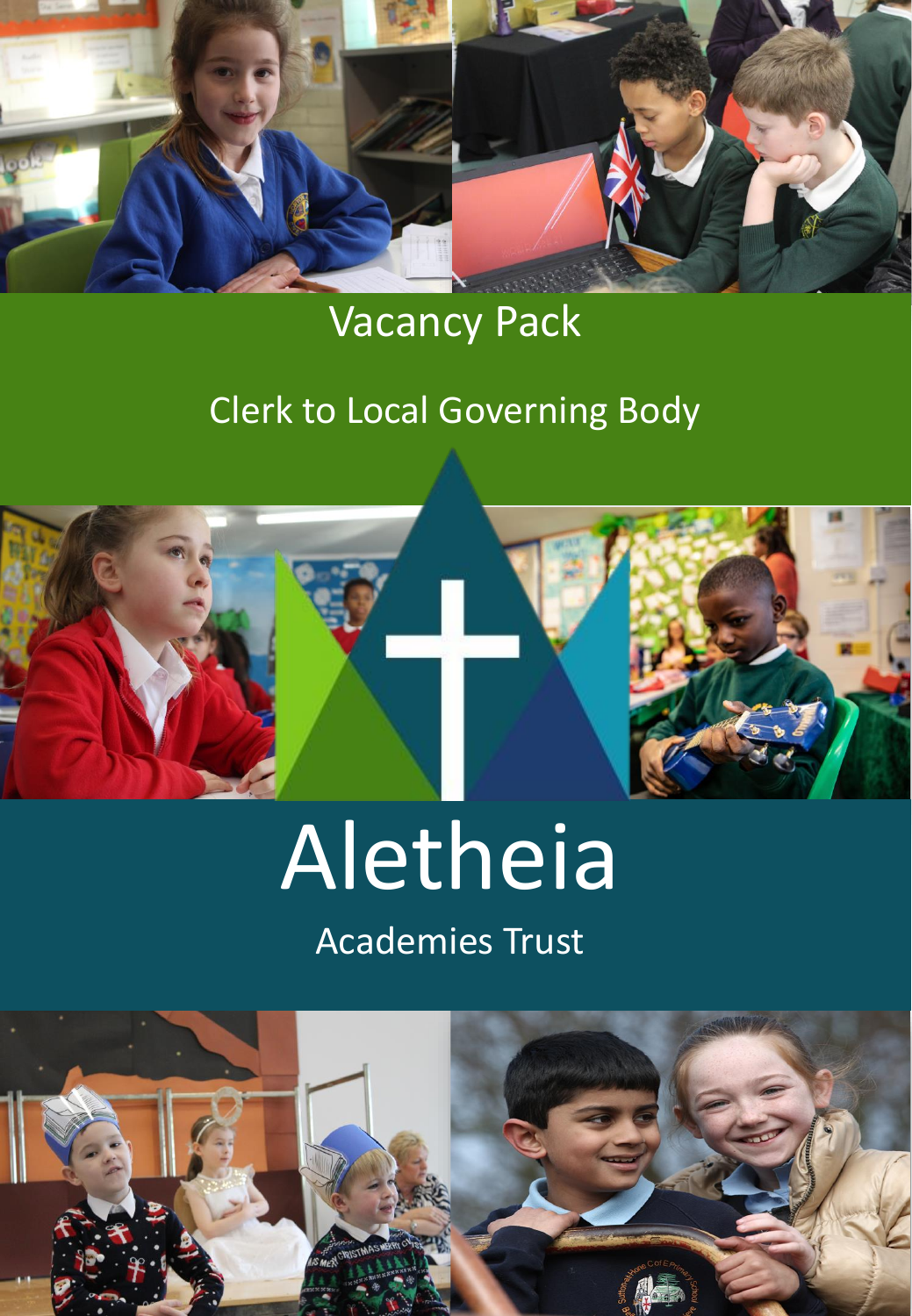Our Vision Our Schools Our Central Team The Post Vacancy Information The Application Process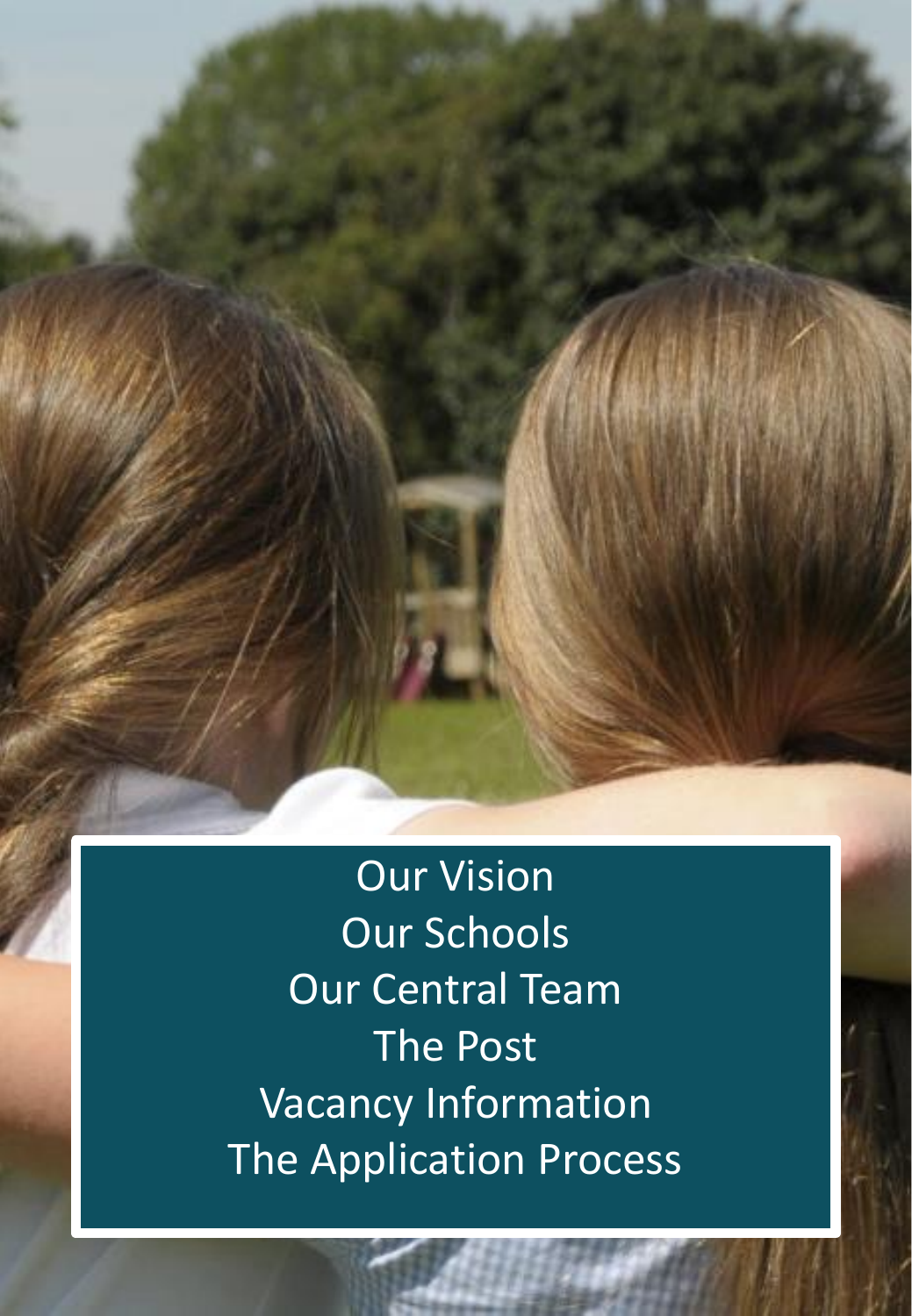## **Our vision**

Aletheia schools welcome those of all faiths and none and are proud of the inclusive nature and diversity of each cohort. Aletheia schools are motivated by Christian values to serve our communities by improving the life chances of local children. Our schools seek to embody the experience of community, where gifts are shared, where the emphasis is on what can be contributed and where each is given according to need. At the heart of the Aletheia vision are the belief in educational excellence and the belief that Aletheia is called to serve pupils, staff, parents and the local community by providing places where children and young people develop and thrive intellectually, socially, culturally and spiritually.

AAAT will deliver its vision by:

- Developing a Trust for all ages /phases of education, with member schools working in partnership and learning from each other.
- Promoting an ethos based on a belief in the value and potential of every student to achieve excellence academically and in their wider studies and become fully the best person they can be.
- Pursuing educational excellence, so that outcomes for all learners are as good as they can be.
- Creating strong leadership at all levels that impacts effectively on academy performance.
- Providing a sustainable model to support a self-improving school system.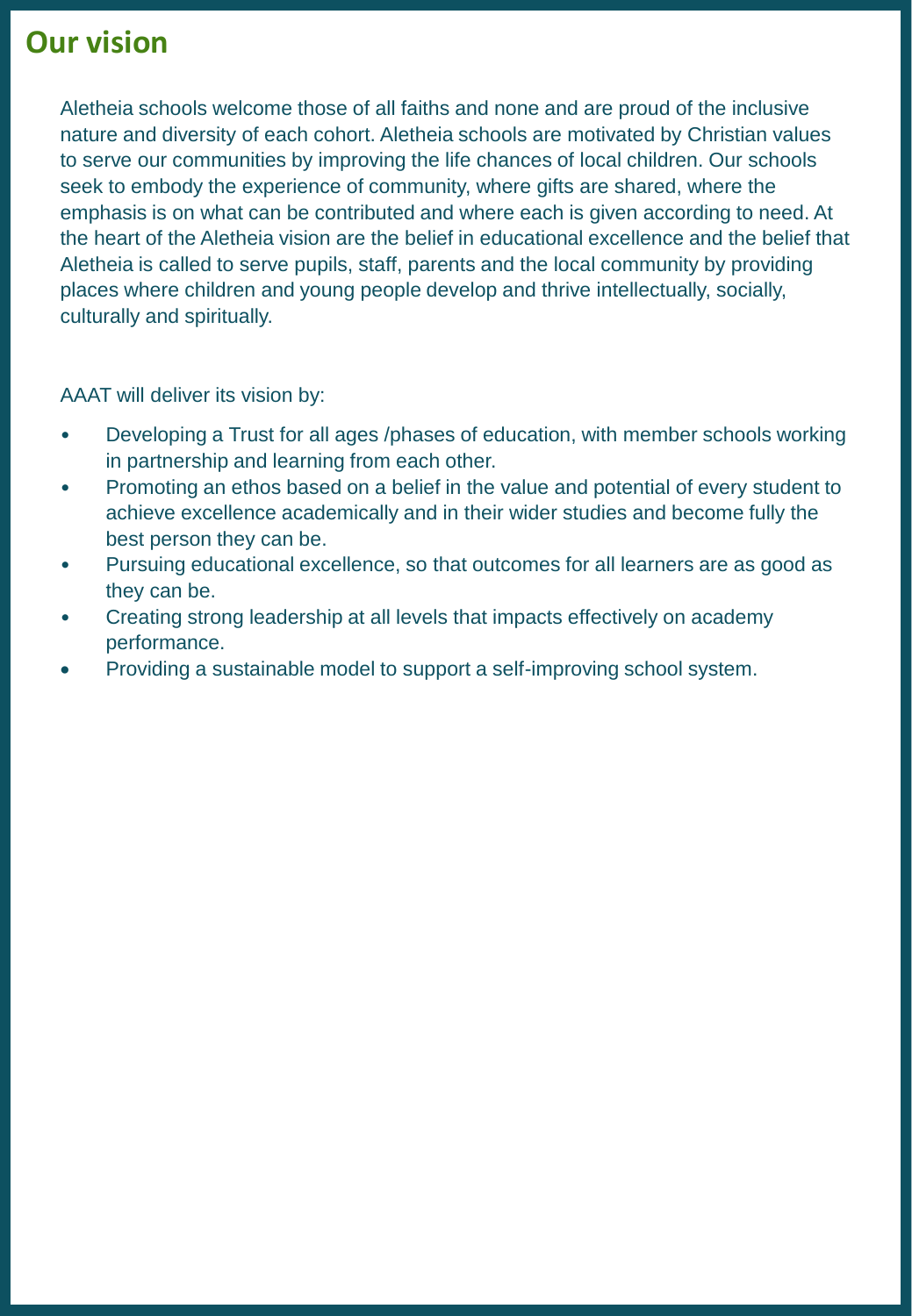## **Our Schools**



**Saint George's Church of England School**  Number of pupils: 1146 Click here for the Saint

[George's school website](https://www.saintgeorgescofe.kent.sch.uk/school-i…/lettings/)



## **Shorne Church of England Primary School**

Number of pupils: 210 [Click here for the Shorne](https://www.shorne.kent.sch.uk/)  school website



**St Botolph's Church of England School**  Number of pupils: 449 Click here for the St [Botolph's school website](http://st-botolphs.kent.sch.uk/)



#### **Stone St Mary's Church of England Primary School**

Number of pupils: 635 [Click here for the Stone St](https://www.stone.kent.sch.uk/) Mary's school website



**Sutton-At-Hone Church of England Primary School**  Number of pupils: 409 [Click here for the Sutton-](https://sutton-at-hone.kent.sch.uk/)At-Hone school website



#### **Horton Kirby Church of England Primary School**

Number of pupils: 264 [Click here for the Horton](https://www.hortonkirby.kent.sch.uk/)  Kirby school website



#### **Rosherville Church of England Primary School**

Number of pupils: 143 Click here for the [Rosherville school website](http://rosherville.kent.sch.uk/)



### **Holy Trinity Church of England (VA) Primary School**

Number of pupils: 488 Click here for the Holy [Trinity school website](https://www.holytrinity-gravesend.kent.sch.uk/page/?title=Contact+Us&pid=2)



#### **Cliffe Woods Primary School**

Number of pupils: 392 [Click here for the Cliffe](https://www.cliffewoods.medway.sch.uk/)  Primary school website



#### **Halling Primary School**

Number of pupils: 344 [Click here for the Halling](https://www.halling.medway.sch.uk/)  Primary school website



**Sedley's Church of England Primary School** Number of pupils: 94 [Click here for the Sedley's](https://www.sedleys.kent.sch.uk/) Primary school website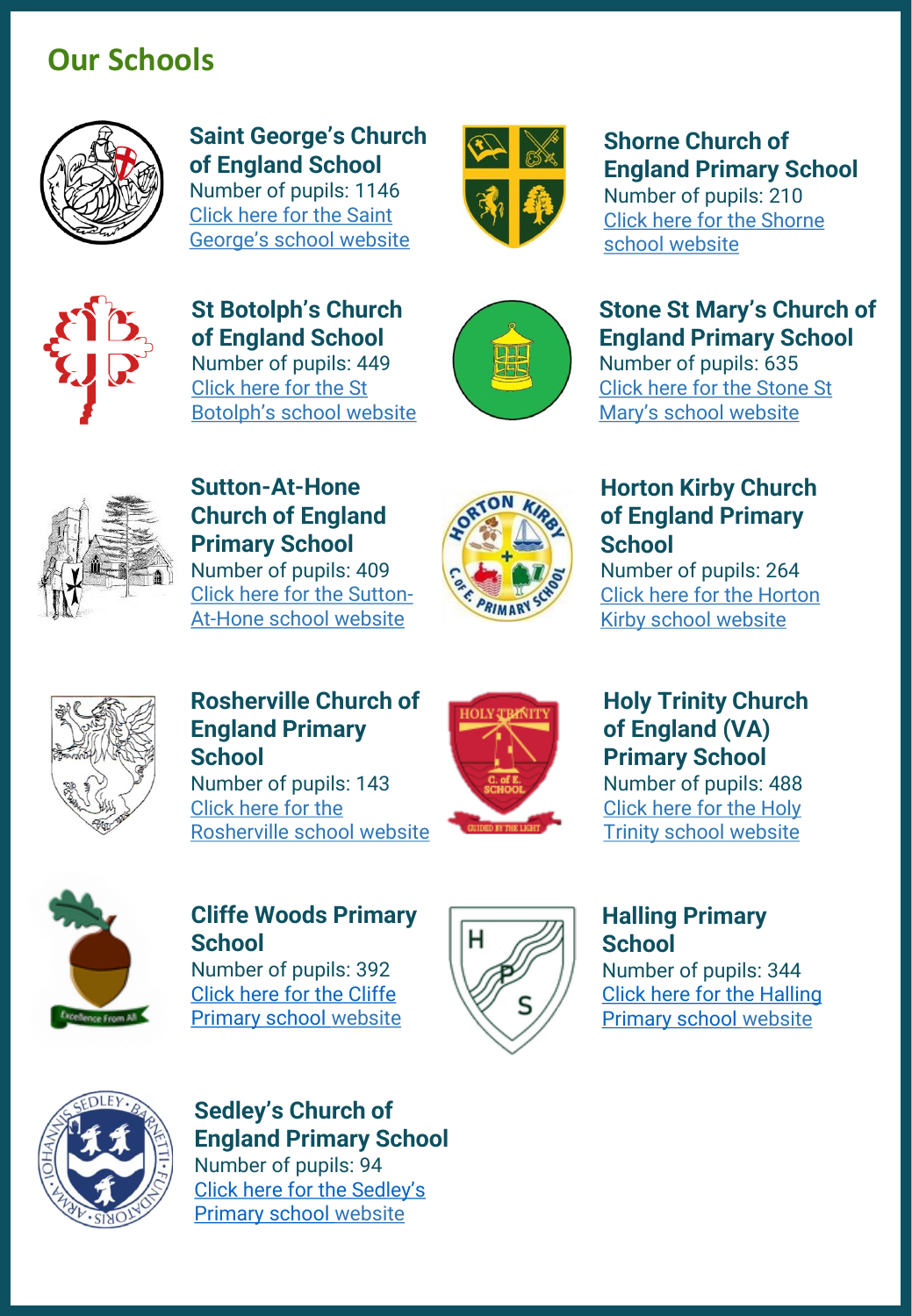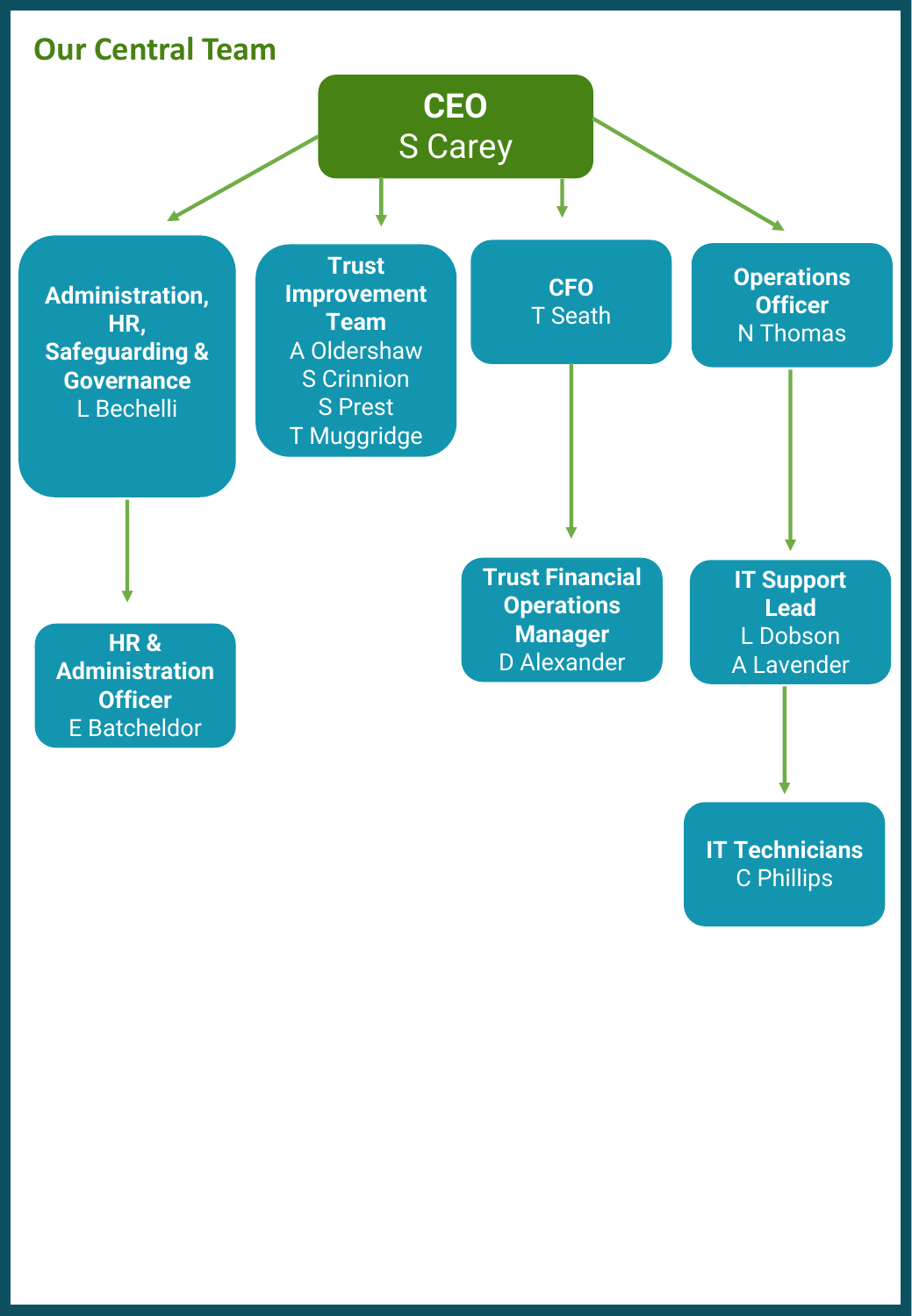## **Role Description – Clerk to Governing Body**

**Responsible to:** Chair of Governors, Executive Headteacher, Head of Governance

#### **Role of the Clerk to the Local Governing Body:**

- Provide advice to the Local Governing Body (LGB) on trust governance, constitutional and procedural matters.
- Provide effective administrative support to the Local Governing Body
- Ensure the Local Governing Body is properly constituted in accordance with Aletheia Academies Trust (AAT)'s composition and operational papers
- Ensure that the work of the local governing body conforms to those responsibilities assigned to them via AAT's scheme of delegation.
- Manage information effectively in accordance with legal requirements
- Liaise closely with the AAT Head of Governance regarding documentation required by the MAT

#### **Main Responsibilities and Tasks:**

The Clerk to the Local Governing Body will:

- **1 Provide advice to the Governing Body**
- Advise the Local Governing Body on Trust governance and any legislative matters from the Board and procedural matters where necessary before, during and after meetings
- Act as the first point of contact for Local Governors with queries on procedural matters
- Have access to appropriate legal advice, support and guidance and where necessary seek advice and guidance from the AAT Head of Governance on behalf of the local governing body
- Offer advice on best practice in local governance
- Ensure that local practices are in place and where appropriate link to AAT wide policies and that practice are revised, when necessary, with the assistance of staff
- Advise on the annual calendar of Local Governing Body meetings and tasks taking account of AAT meetings/calendar

#### **2 Effective administration of meetings**

- With the Chair and Headteacher prepare a focused agenda for the LGB meeting
- Liaise with those preparing papers to make sure they are available on time and distribute the agenda and papers as required by legislation or other regulations
- Ensure meetings are quorate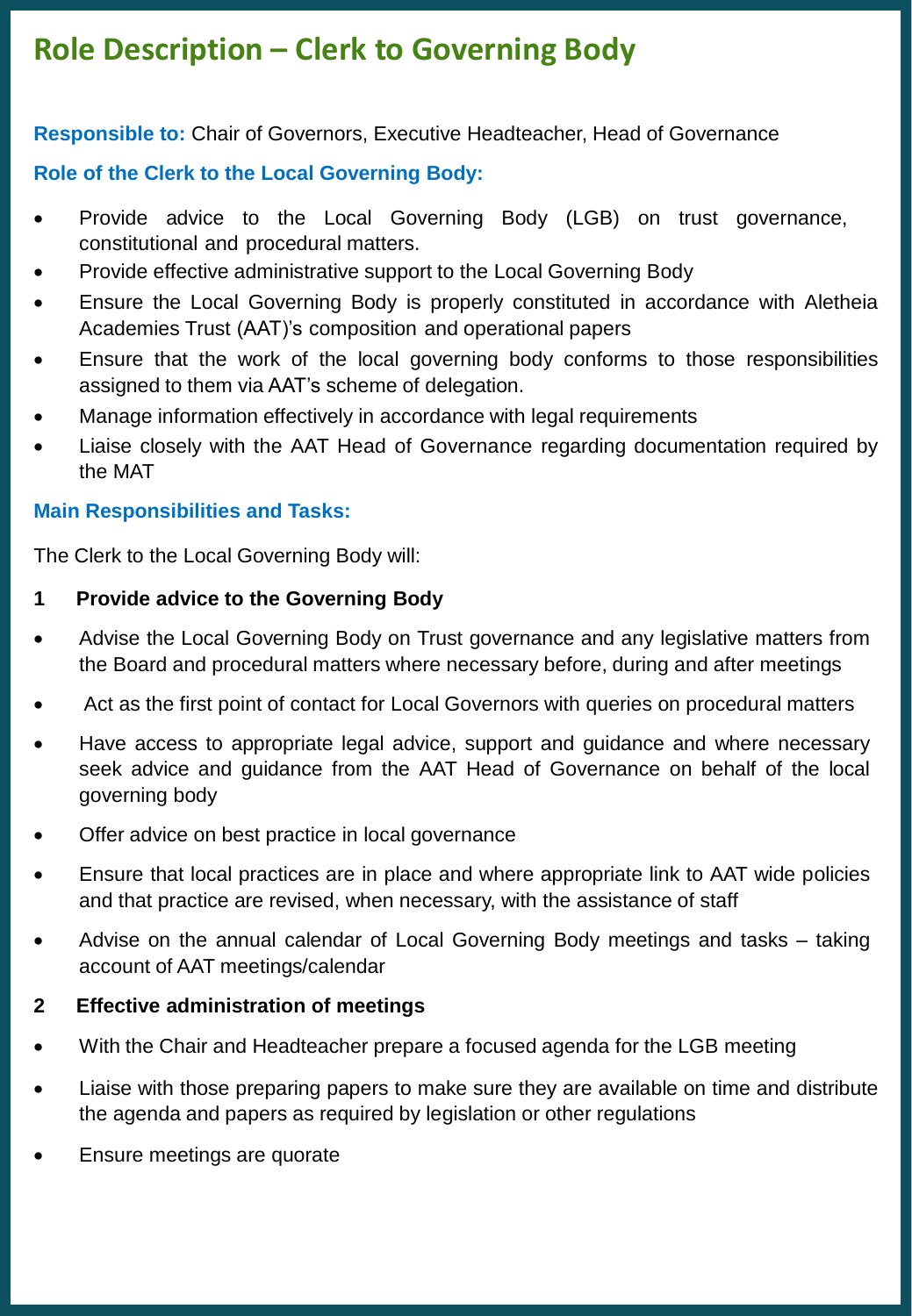- Record the attendance of local governors at meetings (and any apologies whether they have been accepted or not) and take appropriate action in relation to absences, including advising absent governors of the date of the next meeting
- Draft minutes of LGB meetings, indicating who is responsible for any agreed action with timescales and send drafts to the Chair and Headteacher
- Circulate the reviewed draft to all Governors, the Headteacher and within the timescale agreed with the Governing Body
- Upload all documents to GovernorHub
- Ensure minutes are solution focused
- Follow-up any agreed action points with those responsible and inform the Chair of progress

#### **3 Membership**

- Ensure the AAT Governor Induction Programme is completed; send new governors induction materials, ensure they have access to appropriate documents
- Update the AAT Head of Governance of any changes to local governors
- Chair that part of the meeting at which the Chair is elected/proposed, giving procedural advice concerning conduct of this.
- Support the AAT Head of Governance in the maintenance of the register of Local Governing Body Pecuniary Interests
- Support the AAT Head of Governance in ensuring Disclosure and Barring (DBS) has been carried out on any Local Governor when it is appropriate to do so
- Maintain a record of training undertaken by members of the local governing body
- Maintain local governor meeting attendance records and advise the Chair of potential disqualification through lack of attendance
- Support the AAT Head of Governance to ensure the local governing body Skills audit supports succession planning.

#### **4 Manage Information**

- Use and regularly update GovernorHub to communicate and store documents, membership details, meeting schedules and other information
- Maintain up-to-date records of the names, addresses of local governing body members and their term of office and inform the local governing body and the AAT Head of Governance of any changes to its membership
- Maintain up to date records of current membership of any working parties and any 'specialist'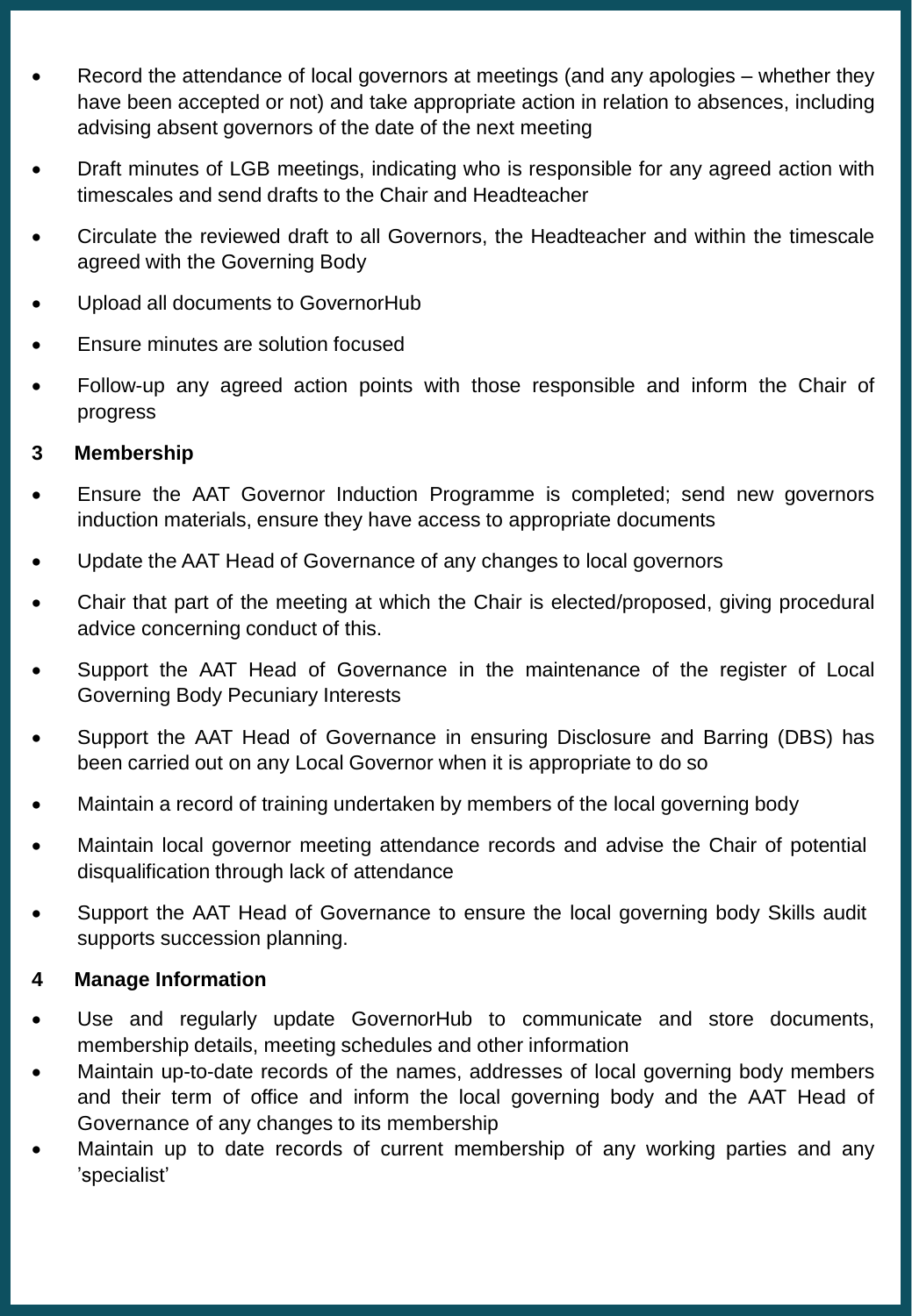- Governors e.g. Child Protection, Finance
- Maintain a record of signed minutes of meetings in school
- Maintain records of local governing body correspondence
- Ensure copies of statutory policies and other school documents approved by the AAT Board of Trustees are kept in the school and published as agreed, for example, on the website
- Ensure LGB documentation is completed in a timely way and filed appropriately.
- Maintain at all times the utmost confidentiality with regard to all financial reports, records, personal data relating to staff and other information of a sensitive or confidential nature.

#### **5 Personal Development**

- Undertake appropriate and regular training and development to maintain knowledge and improve practice
- Keep up to date with current educational developments and legislation affecting school governance
- Participate in regular performance management

#### **6 Additional Services**

The Clerk may be asked to undertake the following additional duties:

- Clerk any statutory appeal committee/panels the LGB is required to convene
- Participate in and contribute to the training of local governors in areas appropriate to the clerking role
- Maintain archive materials
- Conduct skills audits and advise on training requirements and the criteria for appointing new local governors relevant to vacancies
- Perform such other tasks as may be determined by the LGB from time to time

#### **In addition, the following 'Code of Conduct' areas**:

- To maintain confidentiality of information acquired in the course of undertaking these duties
- Work in a manner that supports the agreed vision of the Trust and the school
- Establish effective working relationships and set a good example through presentation and personal and professional conduct
- To be aware of and work in accordance with AAT's child protection policies and procedures in order to safeguard and promote the welfare of children and to raise any concerns relating to such procedures which may be noted during the course of duty
- To be aware of and adhere to applicable rules, regulations, legislation and procedures including the AAT's Equal Opportunities Policy and Code of Conduct, national legislation (including Health and Safety and GDPR)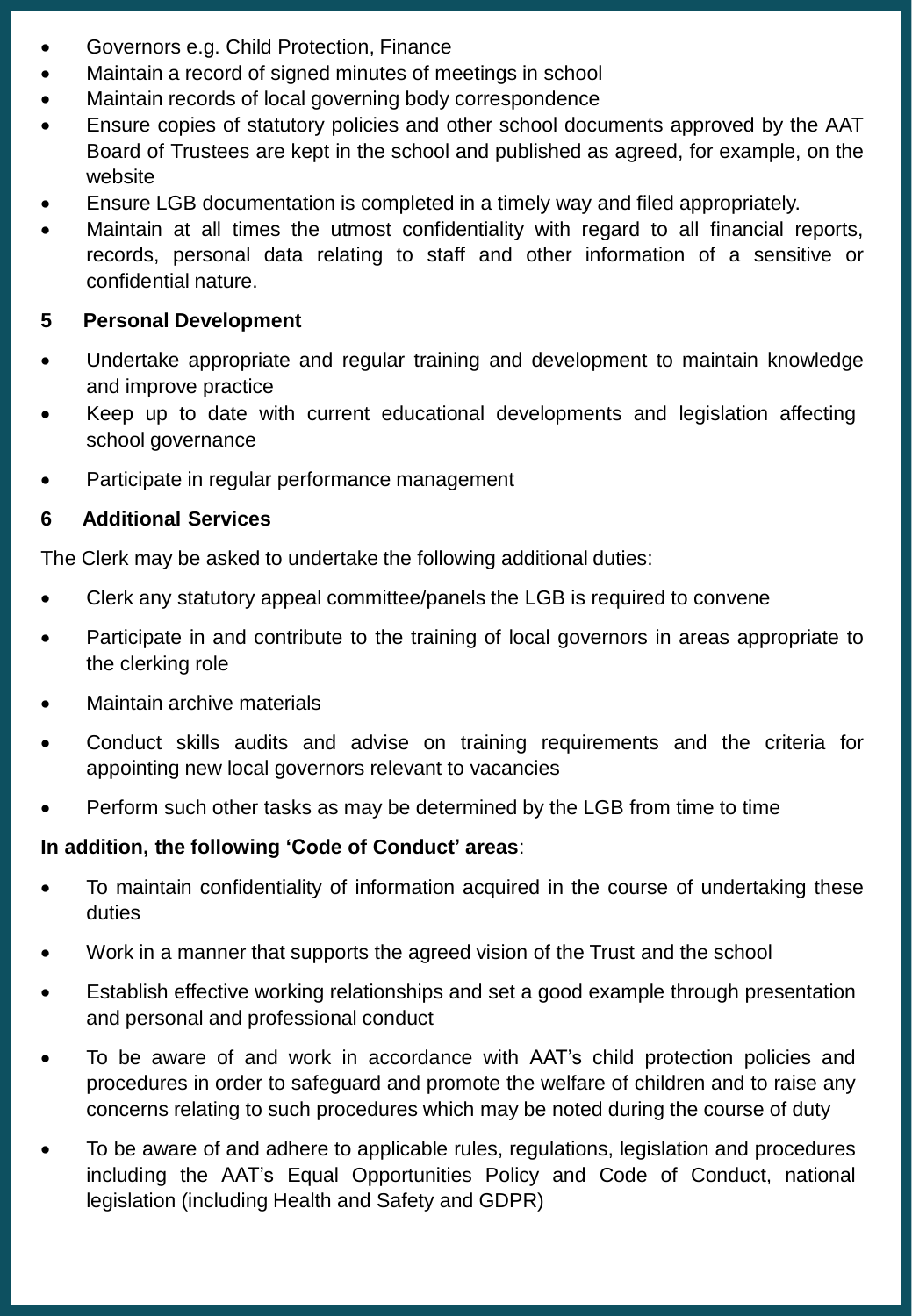## **Vacancy Information**

## **Clerk to the Local Governing Body**

#### **Salary: KR6 £21,801-£23,262 per annum (pro rata to hours worked)**

#### **Hours: Dependent on the number of schools supported. Hours paid will included pre and post meeting administration and any training undertaken.**

#### **Required to start as soon as possible**

Aletheia Academies Trust is seeking to appoint a Clerk to the Local Governing Body to support schools within the Trust. Reporting to the Head of Governance, the Clerk will provide effective administrative support to the Local Governing Body of Saint George's CE School with the possible introduction of additional schools over time, subject to mutual agreement. The post holder will provide advice and guidance on governance, constitutional and procedural matters, and ensure that the work of the Local Governing Body conforms to the responsibilities assigned by the Trust.

There are approximately 17 Governing Body/Committee meetings across the academic year. The majority are held at the end of the school day, with a small number of the committee meetings taken place during the school day. The schedule for meetings is agreed for the start of each academic year providing plenty of notice for the Clerk and Governors.

The Trust comprises of Saint George's all-through school and 10 primary schools across North Kent and Medway. Our schools have an existing reputation for high quality education with a relentless focus upon high expectations and aspirations. We are a friendly, dynamic and innovative group of schools and pride ourselves on our commitment to ensuring all children progress through high quality teaching and learning provision for all. The successful applicant will share these values and play an active part in delivering on this commitment.